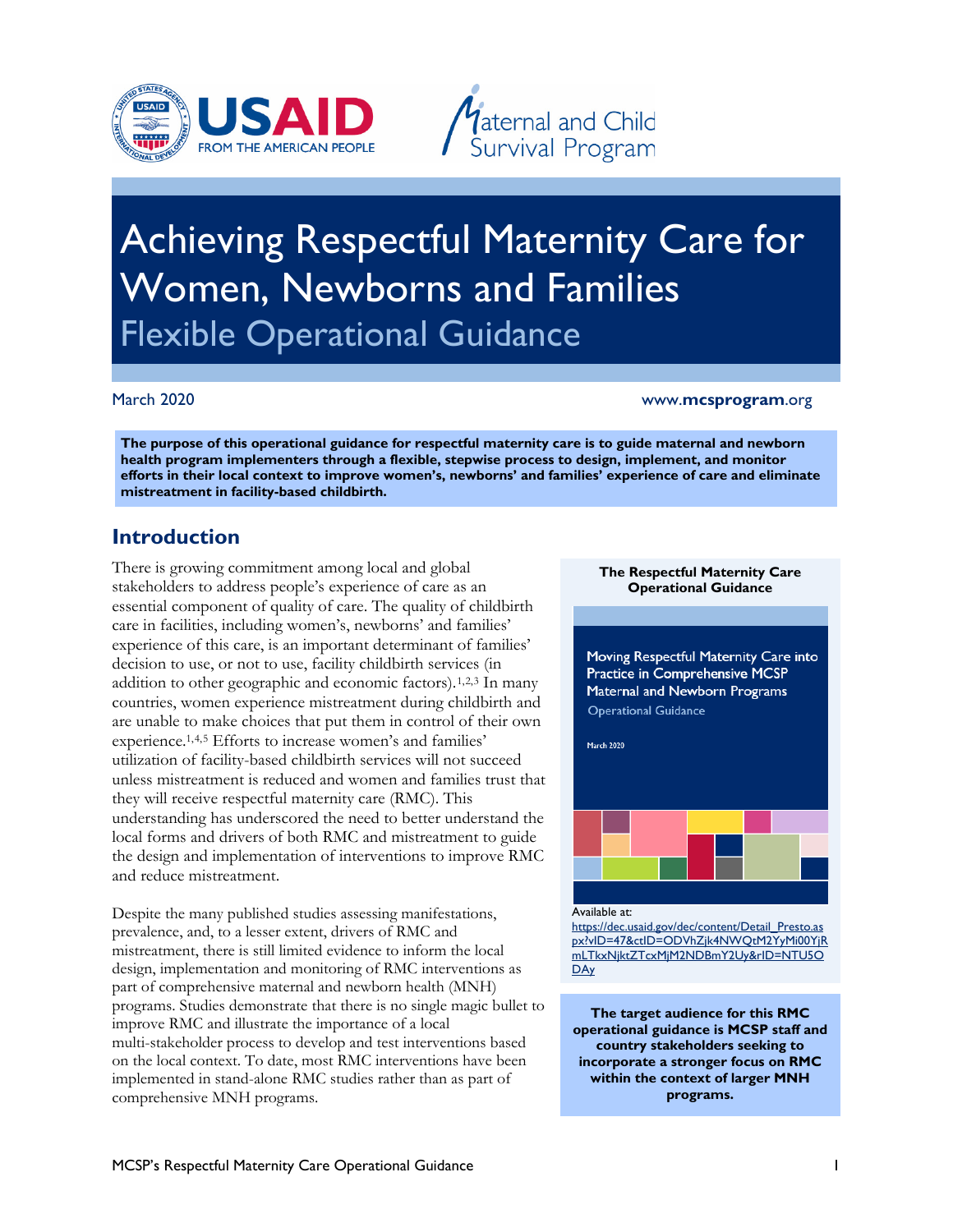Drawing on the published and gray literature, USAID's flagship RMC Operational Guidance to help program managers monitoring RMC efforts based on a deep understanding of the Maternal and Child Survival Program (MCSP) developed the incorporate RMC as a core element of comprehensive MNH programs. The purpose of the operational guidance is to guide MNH program managers and local stakeholder counterparts through a flexible process of designing, implementing, and local context.

#### **Box 1. RMC Operational Guidance Table of Contents**

- **Introduction**
- Background: Evidence to Date and Promising **Frameworks**
- Comprehensive MNH Program • Design and Implement RMC Approaches in a
- Appendices (Tools and Resources)

 This brief summarizes key components of the guidance including resources available in the published and gray literature. As shown in Box 1, the RMC Operational Guidance includes four main sections: an introduction; a background section; a section on how to design, implement, monitor and document RMC approaches in a comprehensive MNH program; and a final section of appendices that link to useful references and tools.

# **RMC Operational Guidance**

## Introduction to the RMC Operational Guidance

 and implementation efforts to reduce mistreatment of women publication of the Bowser and Hill Landscape Analysis of Disrespect and Abuse in Facility-based Childbirth.<sup>[6](#page-5-5)</sup> In 2011, and newborns. In 2015, Bohren and colleagues published a mixed-methods systematic review of mistreatment of women in The introductory section reviews the overall purpose of the guidance and outlines the rapid increase in advocacy, research in facility-based childbirth. Awareness of the magnitude and most common manifestations of mistreatment of women in childbirth has increased substantially in the decade since the the White Ribbon Alliance launched a global campaign to promote RMC as a universal human right, culminating in a charter for the rights of childbearing women, subsequently updated in 2019 to include the rights of childbearing women childbirth which identified seven core mistreatment themes:

### **Box 2. Seven themes of mistreatment identified in WHO's systematic review**

- Physical abuse
- Sexual abuse
- Verbal abuse
- Stigma and discrimination
- Failure to meet professional standards of care
- Poor rapport between women and providers
- Health system conditions and constraints Bohren et al. 2015

 physical abuse, sexual abuse, verbal abuse, stigma and discrimination, failure to meet professional standards constraints<sup>1</sup> (see Box 2). of care, poor rapport between women and health care providers, and health system conditions and

 As the issue of mistreatment has gained increasing recognition in the last decade, the World Health Organization (WHO) and others have incorporated RMC (or experience of care) into many global recommendations and strategies, including standards related to a positive experience of childbirth care for women and newborns. For example, the WHO Quality of Care framework for MNH includes eight emotional support. aspirational standards to achieve high-quality care around the time of childbirth.[7](#page-5-6) Three of these standards (four, five and six) address experience of care, including effective communication; respect and dignity; and

 emotional support. It is important to note that the absence or lessening of client for her consent before conducting a vaginal examination. disrespect does not guarantee the provision of RMC. For example, the absence of a negative behavior such as verbal abuse does not assure positive caring behaviors such as asking a Respectful maternity care and mistreatment in childbirth

**The absence or lessening of disrespect does not assure the provision of RMC; simultaneous program efforts to promote RMC and reduce mistreatment may yield the best results.** 

occupy two extremes of a continuum and studies demonstrate that women and newborns may experience a mix of both positive RMC and negative mistreatment along this continuum.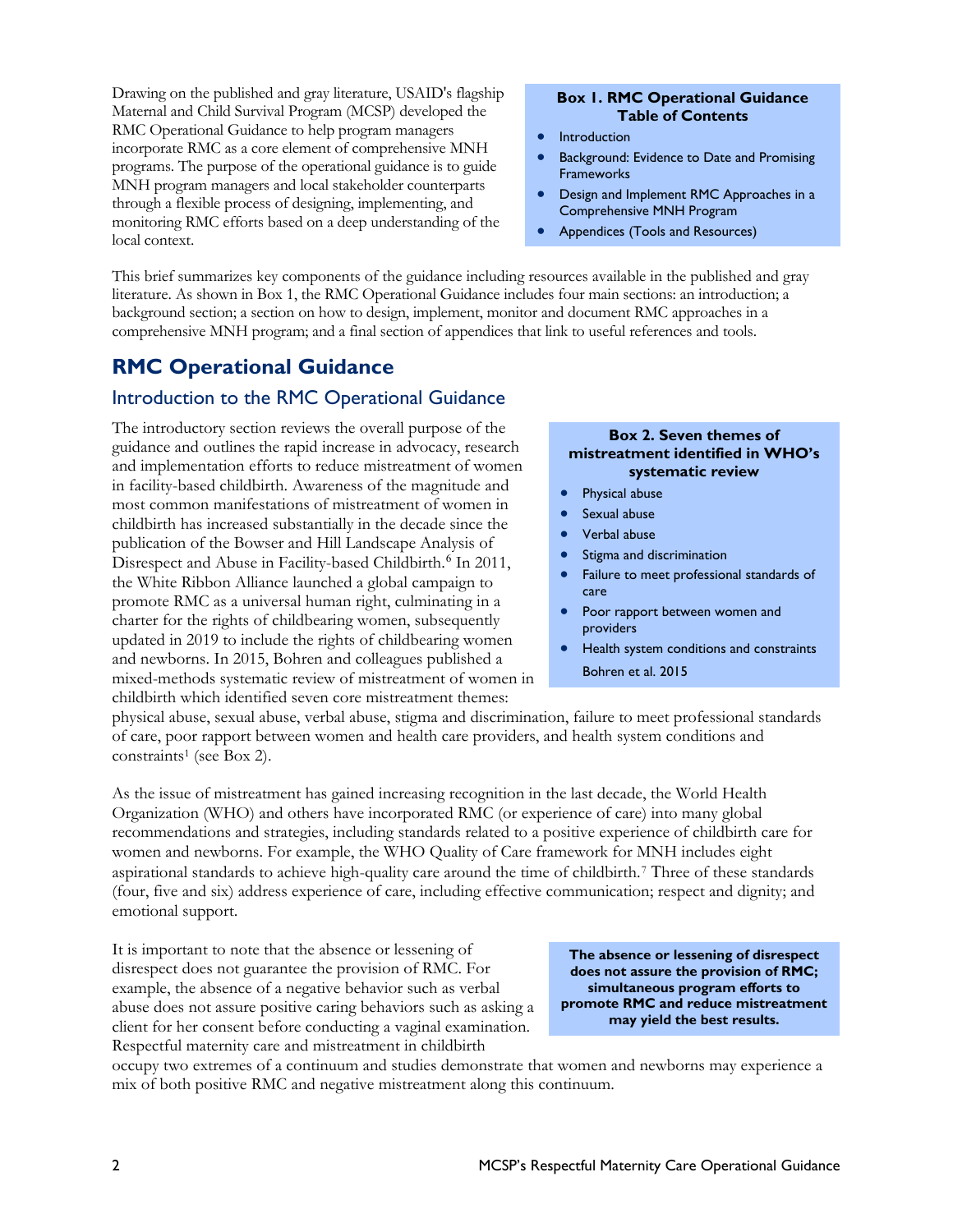# Background: Building the evidence and frameworks for understanding mistreatment and respectful care

 The background section of the operational guidance describes current frameworks and evidence for defining Understanding and reducing the local drivers of mistreatment of both clients and health workers requires a and measuring RMC and mistreatment and reviews approaches that have been tested in studies across different contexts to strengthen RMC and reduce mistreatment. Recent evidence demonstrates that in addition to the common mistreatment of women in childbirth across geographic settings, maternity health workers themselves are often mistreated and work within health systems that fail to meet their basic needs.<sup>[8](#page-5-7)</sup> health systems and social lens along with a commitment to address health system weaknesses, structural social and economic inequalities and power asymmetries between women and health workers.

 Studies demonstrate that there is no single magic bullet to **interventions tailored to each program context. promoting RMC** tailored to each country's but and the state is no single magne but to<br>reduce mistreatment and improve RMC. Rather, the<br>published and gray program literature illustrates the<br>importance of locally defined, multi-faceted<br>importance of locally defined,

test solutions for preventing mistreatment and<br>promoting RMC tailored to each country's context.

Illustrative examples of various approaches to improve Source: Respect during Childbirth Is a Right, Not a RMC and reduce mistreatment applied in studies across [Luxury](https://www.mhtf.org/2016/04/13/respect-during-childbirth-is-a-right-not-a-luxury/) (MCSP, published on the MHTF Blog) different contexts and at various system levels (national,

subnational, service delivery, community) are summarized in Appendix 3. Examples include:

- National and local advocacy and policy work (national policy, district or facility charter)
- Facility-based quality improvement processes incorporating community participation
- Open maternity days to increase informal interaction between pregnant women, families and health care workers and to increase families' familiarity with and, potentially influence over, maternity services
- Interventions that support health care workers (Caring for the Carer)
- Incorporating a strong focus on professional ethics and communication and interpersonal skills into pre-service and in-service education, supportive supervision and professional development
- Strengthening local health systems to overcome structural barriers (e.g., lack of commodities, lack of basic infrastructure)

# Design and implementation of RMC approaches in a comprehensive MNH program

 implementation, and monitoring of RMC interventions in a comprehensive MNH program. Figure 1 provides a stage. The first phase of the design stage focuses on defining the overall scope of RMC activities, engaging key design a program monitoring framework. The second implementation stage focuses on implementing the RMC The third section of the operational guidance outlines a flexible sequence of steps to guide the design, graphic overview of this stepwise process within two consecutive stages: a design stage and an implementation stakeholders and understanding drivers and manifestations of mistreatment and positive experience of childbirth care in the local context (via a situational analysis). Phase two of the design stage focuses on reviewing findings with local stakeholders and using those findings to prioritize a set of RMC activities across system levels and to activities prioritized in stage one, monitoring performance and using quantitative and qualitative data to strengthen and adapt program activities as needed, maintaining stakeholder engagement and regularly distilling applying and disseminating learning.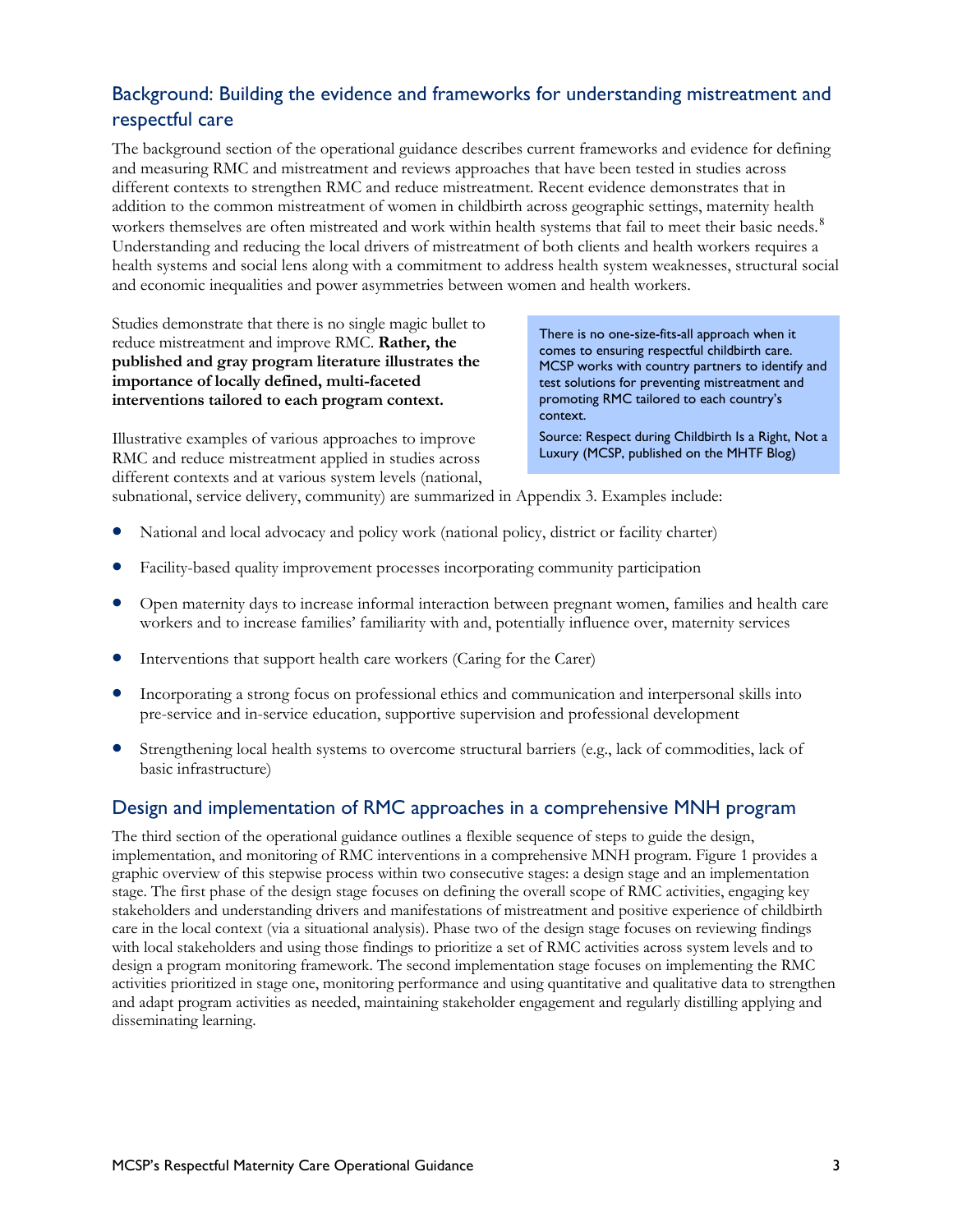## *Design of RMC approaches: first phase*

- during the design of RMC approaches. In the first implementers define the **activities:** The guidance highlights two phases **1. Define overall scope of**  phase program overall scope of an RMC effort within a comprehensive MNH program, considering available local evidence, local stakeholder priorities, program resources and other key considerations outlined in the guidance.
- **2. Identify and sensitize key local stakeholders; engage key partners:**  These stakeholders are essential partners throughout the design and implementation of local RMC interventions and

## **Figure 1. Process to design and implement RMC approaches within a comprehensive MNH Program**



 stakeholders and partners, program managers will develop a better understanding of local factors related contribute to the sustainability of a program's interventions. By engaging consultations with a range of to RMC and mistreatment, including the perceptions and priorities of important stakeholder groups (e.g., women, families, communities, health workers, and ministries of health, and facility managers.) Consultations will also begin to sensitize key stakeholder groups.

 (e.g., gender inequities) and women's, families' and health workers' experience of and priorities for quantitative methods. MCSP developed and applied a set of situation analysis tools, adapted from the literature, in Nigeria (Ebonyi and Kogi States) and Guatemala (Western Highlands). These tools, linked in Appendix 7 and revised based on learning in each country, include a combination of qualitative and **3. Conduct situational analysis:** Once the general scope of an RMC effort in a comprehensive MNH program has been defined, it is important to explore and understand the key manifestations and drivers of RMC and/or mistreatment in the local context. Even in MNH programs with limited resources, programs should undertake a modest situational analysis to explore mistreatment and its drivers maternity care in the local context. Ideally, a situational analysis will include a mix of qualitative and quantitative methods to assess and triangulate the perspectives, experiences and priorities for maternity care among women, families, community members, and health care workers and managers.

# Design of RMC approaches: second phase

**1. Convene key stakeholders to review situational analysis findings, define program goals and develop a theory of change:** During the second phase of designing RMC approaches, key stakeholders have an important role to play to help program managers review the findings of the situational analysis, define program RMC goals, and develop a theory of change based on findings. A theory of change is a helpful tool for defining and mapping how prioritized activities are expected to achieve the desired program goals in the local context. Illustrative examples of theories of change from RMC studies in Tanzania and Kenya are included in Appendix 8b of the RMC Operational Guidance.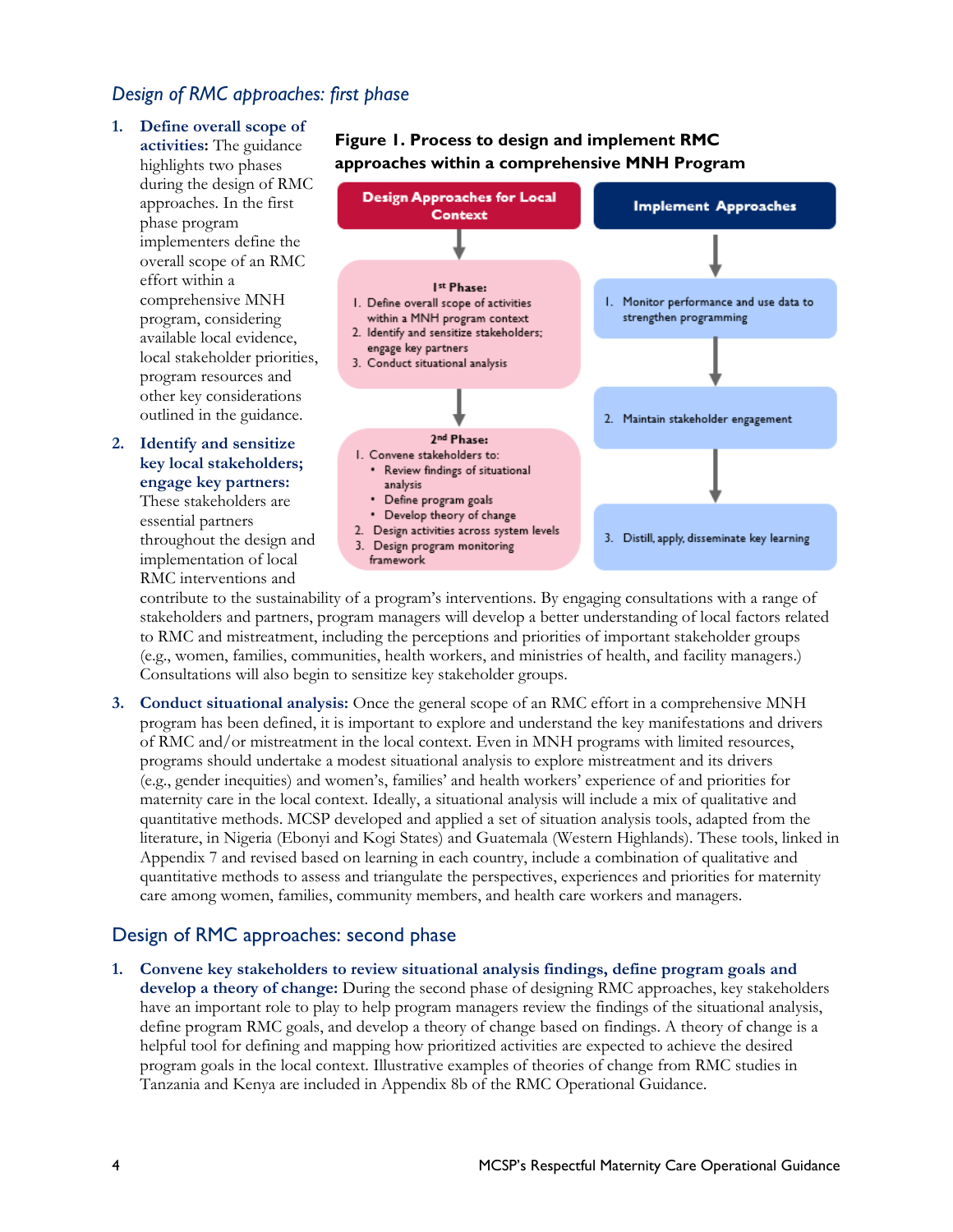- resources. The operational guidance outlines considerations for defining and prioritizing RMC activities across system levels in a comprehensive MNH program (e.g., national and subnational policy, legislation **2. Design key RMC activities across systems levels:** The situational analysis is likely to identify facilitators of RMC and drivers of mistreatment operating at multiple system levels. Ideally, program RMC approaches will target as many relevant system levels as feasible within the program's scope and advocacy; subnational managerial support to frontline maternity services and health workers; quality improvement processes that engage community members and facility health workers). Appendix 3 reviews various approaches for strengthening RMC and reducing mistreatment that have been tested in studies across different contexts and outlines potential facilitators and barriers to applying specific approaches in an individual program context.
- **3. Design of program monitoring framework:** Once a program has defined its RMC program goals and performance (including regularly assessing women's and families' experience of care) and how it will use this data to continuously adjust and strengthen program RMC activities. Quantitative and qualitative families and providers adapted from the tools utilized for the situational analysis can be used periodically quantitative and qualitative data sources that can be used by program managers to develop a program activities based on findings and its theory of change, the program must define how it will monitor its methods used in the situational analysis can be selectively adapted to support monitoring during implementation of program RMC activities. For example, a short quantitative questionnaire for women, to measure women's and families' experience of care. This section reviews indicator selection and monitoring plan and describes measurement approaches being tested in the WHO multi-country Quality of Care Network.

# Implementation and monitoring of RMC approaches

- program staff and local on a regular basis to assess **1. Monitor performance and use data to strengthen RMC programming:** Once the program has defined its RMC goals, key approaches and a monitoring plan, program staff should develop a detailed implementation plan and timeline that clearly specifies roles and responsibilities for stakeholders, including implementation resources. The implementation and monitoring plan should specify the program milestones and indicators that will be monitored, including how data will be collected and analyzed program performance and make adjustments when needed.
- **2. Maintain stakeholder engagement:** For

sustainability, impact and

 Summarizes WHO maternal and newborn quality of care standards four, five, and six related to patient experience of care and the specific quality statements defined for each Describes the seven core mistreatment themes identified by the WHO in 2015 and the common drivers reported in Summarizes promising RMC approaches in the published literature, including the potential pros and cons of individual approaches in specific program contexts. Provides an illustrative concept note and work plan for incorporating RMC approaches into a comprehensive MNH program. Summarize qualitative and quantitative methods for assessing mistreatment and positive experience of facility- based childbirth care; includes references to publications and tools that program implementers may adapt. Outlines and links to a set of qualitative and quantitative situational analysis tools developed by MCSP that program implementers can adapt based on local context and  **8, 8a, 8b**  Provides guidance on how to develop a theory of change and illustrative examples of RMC theories of change. **RMC Operational Guidance Appendices Appendix 1**  standard.<sup>[9](#page-5-8)</sup> **Appendix 2**  the literature. **Appendix 3 Appendix 4 Appendices 5 & 6 Appendix 7**  program needs. **Appendix** 

potential scale up, it is important for program staff to collaborate with, communicate progress and maintain strong engagement of key stakeholders, including ministry of health representatives, representatives of women's groups and professional groups, clients, community and health workers and managers. Ideally, key stakeholders will have been engaged during the program design phase and may